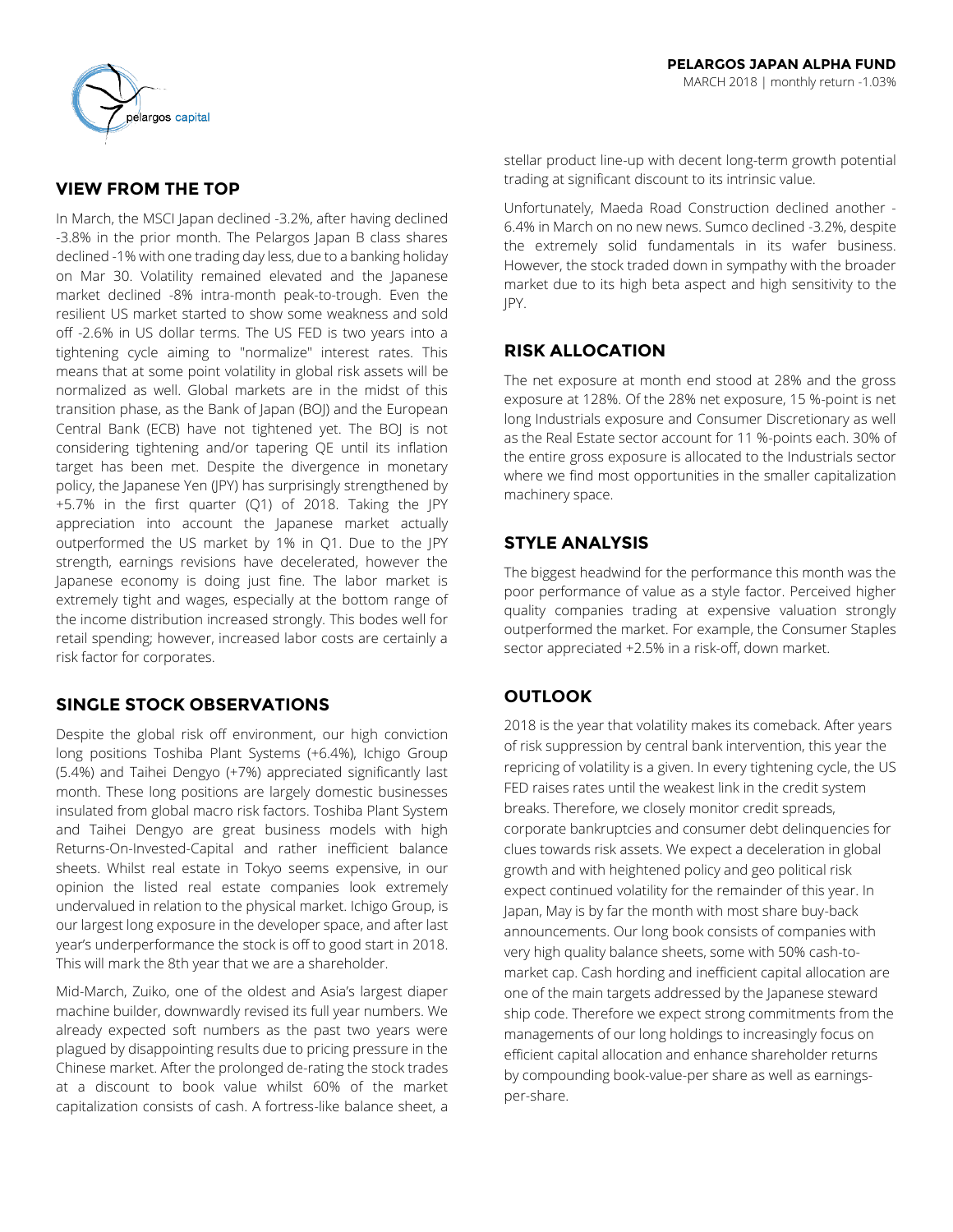

### **PELARGOS JAPAN ALPHA FUND**

MARCH 2018 | monthly return -1.03%

# **FUND CHARTS AND FACTS**



#### TOP 5 GROSS POSITIONS

| Ichigo Group     |
|------------------|
| Toshiba Plant Sy |
| Taihei Dengyo    |
| Sumco Corp       |
| Shimachu         |
|                  |

#### TOP 5 MOVERS

| Toshiba Plant Sy (long) | 0.27%   |
|-------------------------|---------|
| Ichigo Group (long)     | 0.26%   |
| Taihei Dengyo (long)    | 0.23%   |
| Token Corp (short)      | 0 1 9 % |
| Metawater (long)        | 0.09%   |

#### TOP 5 SHAKERS

| Shinoken Group (short)   | $-0.15%$ |
|--------------------------|----------|
| Yamazaki Baking (short)  | $-0.10%$ |
| Lawson (short)           | $-0.10%$ |
| Leopalace21 Corp (short) | $-0.08%$ |
| Daito Trust Cons (short) | $-0.06%$ |

#### **FUND FACTOR**

|                        | Long | Short |
|------------------------|------|-------|
| Price to Earnings (PE) | 17.0 | 22.1  |
| EV/EBITDA              | 10.6 | 12.2  |
| Price to Book (PB)     | 1.7  | 3.8   |
| Dividend Yield         | 23   | 1.4   |
| EV/IC                  | 1.2  | 77    |
| 1 month momentum       | 0.0  | 09    |
| 12-1 month momentum    | 25.5 | 20.2  |
|                        |      |       |

#### **FUND PERFORMANCE\***

| Month to date performance     | $-1.03%$ |
|-------------------------------|----------|
| Year to date performance      | -3.04%   |
| Inception to date performance | 55.71%   |
| *based on share class B EUR   |          |

#### **FUND FACTS\***

| Fund size in min EUR | 98.86  |
|----------------------|--------|
| Fund size in mln USD | 103.80 |
| Firm size in min FUR | 236.96 |
| Firm size in min USD | 791 47 |

#### **RISK STATISTICS**

| Net Exposure                              | 28%     |
|-------------------------------------------|---------|
| Gross Exposure                            | 128%    |
| Volatility (ex-ante; 3 months daily data) | 5.5%    |
| Beta (ex-ante)                            | 0.29    |
| Sharpe Ratio                              | 0.67    |
| Sortino Ratio                             | 1.28    |
| Sterling Ratio                            | 0.55    |
| Max Drawdown (monthly)                    | $-8.4%$ |
| Annualized Return                         | 4.6%    |

# SECTOR EXPOSURES (IN PERCENT)

|                            | guo | Short | 흋    | Gross |
|----------------------------|-----|-------|------|-------|
| Consumer Discretionary     | 15  | Lg    | 6    | 23    |
| Consumer Staples           | 6   | -9    | -3   | 15    |
| Energy                     | 0   | $-1$  | $-1$ | 1     |
| Financials                 | O   | $-1$  | $-1$ | 2     |
| <b>Health Care</b>         | O   | -3    | -3   | 3     |
| Industrials                | 26  | $-6$  | 20   | 32    |
| Information Technology     | 9   | -5    | 4    | 13    |
| Materials                  | 3   | -4    | $-1$ | б     |
| Real Estate                | 18  | $-8$  | 10   | 27    |
| Telecommunication Services | 0   | $-1$  | $-1$ |       |

## **GENERAL STATISTICS**

| % Return long book    | $-0.85%$ |
|-----------------------|----------|
| % Return short book   | 1.78%    |
| # Long stocks         | 31       |
| # Short stocks        | 11       |
| % Long stocks 1       | 81%      |
| % Short stocks [      | 18%      |
| # Up days / Down days | 7/13     |
| Turnover as % NAV     | 26%      |
| 200%                  | 80%      |
|                       |          |





|                      | Year | lan      | Feb      | Mar      | Apr      | May      | Jun      | Jul      | Aug      | Sep        | Oct      | Nov      | Dec      | <b>YTD</b> | <b>ITD</b> |
|----------------------|------|----------|----------|----------|----------|----------|----------|----------|----------|------------|----------|----------|----------|------------|------------|
| 틦                    | 2018 | $-0.26%$ | $-1.77%$ | $-1.03%$ |          |          |          |          |          |            |          |          |          | $-3.04%$   | 55.71%     |
|                      | 2017 | 0.56%    | $-0.92%$ | $-1.63%$ | $-0.57%$ | 0.23%    | .32%     | .18%     | 0.46%    | 0.99%      | 1.25%    | 0.20%    | 0.14%    | 3.22%      | 60.59%     |
|                      | 2016 | 1.27%    | 0.92%    | 1.18%    | $-0.16%$ | $-1.08%$ | $-4.33%$ | 2.12%    | $-1.05%$ | $-0.29%$   | 2.38%    | 0.88%    | 0.39%    | 2.07%      | 55.58%     |
|                      | 2015 | $-1.24%$ | 4.89%    | $-0.27%$ | 3.25%    | 2.57%    | $-1.67%$ | $-2.94%$ | $-3.01%$ | 2.46%      | 1.88%    | 2.06%    | $-1.42%$ | 6.36%      | 52.42%     |
| PERFORMANCE: CLASS B | 2014 | $-3.16%$ | $-0.60%$ | $-0.56%$ | $-0.99%$ | $-2.24%$ | 1.44%    | 0.23%    | $-0.60%$ | 2.06%      | $-1.89%$ | $-1.24%$ | 0.96%    | $-6.52%$   | 43.31%     |
|                      | 2013 | 5.35%    | $-0.58%$ | 6.98%    | 6.48%    | $-1.07%$ | $-0.78%$ | 0.31%    | $-0.92%$ | 1.18%      | $-0.80%$ | 1.46%    | 1.73%    | 20.57%     | 53.31%     |
|                      | 2012 | $-1.38%$ | 3.81%    | 1.35%    | $-1.21%$ | $-3.83%$ | 1.76%    | 0.84%    | 0.93%    | 1.32%      | 0.58%    | 2.50%    | 4.06%    | 10.95%     | 27.15%     |
|                      | 2011 | 0.93%    | $-0.03%$ | $-1.55%$ | 0.14%    | $-0.14%$ | 0.42%    | 0.03%    | $-3.63%$ | 0.69%      | $-0.38%$ | $-2.60%$ | .68%     | $-4.48%$   | 14.60%     |
|                      | 2010 | 0.73%    | $-0.23%$ | 3.52%    | 3.39%    | $-2.83%$ | $-1.31%$ | 1.23%    | $-0.37%$ | 0.91%      | 1.13%    | 1.40%    | 1.89%    | 9.67%      | 19.97%     |
| FUND                 | 2009 | 2.07%    | 1.67%    | $-0.73%$ | $-0.67%$ | 1.34%    | 1.13%    | $-1.93%$ | 2.24%    | .68%<br>-1 | $-0.39%$ | $-2.99%$ | 2.84%    | 2.75%      | 9.39%      |
|                      | 2008 |          |          |          |          |          |          | 0.96%    | $-1.35%$ | .40%       | 3.44%    | 0.52%    | 1.39%    | 6.46%      | 6.46%      |

# **CONTACT DETAILS**